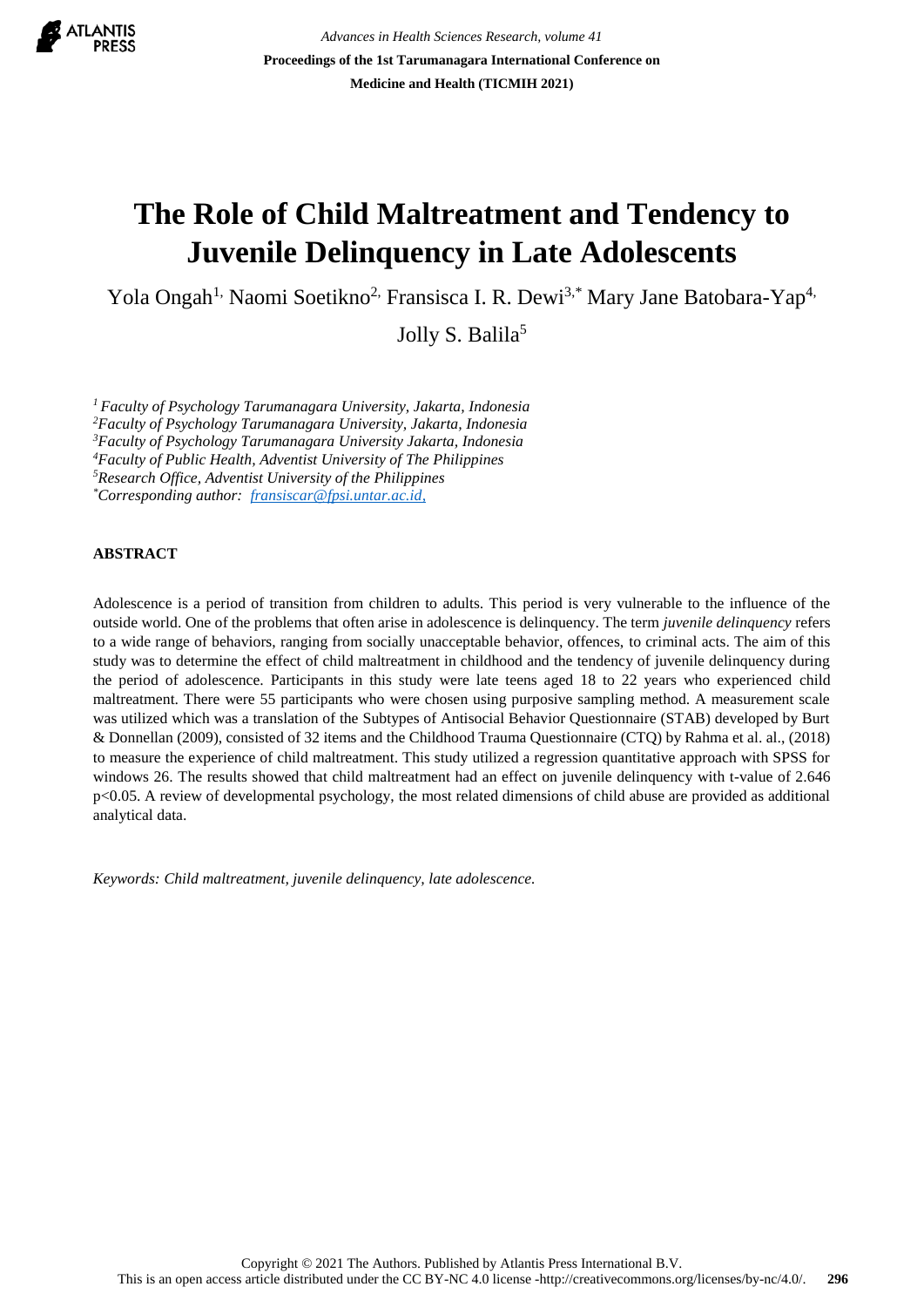# **1. INTRODUCTION**

Adolescence is a period of transition from children to adults where there are changes in themselves physically, psychologically and socially. At this time, a child who has just experienced puberty often displays various emotional turmoil, withdraws from the family, and experiences many problems, either at home, school, or in his circle of friends. Adolescence is also a period that is vulnerable to the influence of the outside world that is not good. One of the problems that often arise in adolescence is delinquency. The term juvenile delinquency refers to a wide range of behaviors, ranging from socially unacceptable behavior, offences, to criminal acts (Santrock, 2013).

Juvenile delinquency or juvenile delinquency comes from the Latin word *juvenilis* which means children, young people, or the characteristics of teenagers, while delinquency comes from the Latin *delinquere* which means neglected, ignores, which is then expanded to mean being evil, criminal, breaking the rules, making noise, messing up and so on. Juvenile delinquency is defined as malicious or naughty behavior carried out by teenagers who disturb themselves and others (Alfianur, A., Ezalina, E., & Fitriami, E., 2020).

The types of delinquency such as those that inflict physical burdens on others (fighting, robbery and murder), delinquency that incur material burdens (vandalism, theft, pickpocketing and extortion), social delinquency (prostitution and drug abuse), delinquency that is against status (denying the child's status as a student by playing truant and denying the status of parents by leaving home, denying their orders, and so on (Alfianur, A., Ezalina, E., & Fitriami, E., 2020).

Some examples of forms of juvenile delinquency in Indonesia, such as the following, based on a survey from the National Narcotics Agency (BNN) and the Indonesian Institute of Sciences (LIPI) show that 2.3 million students in Indonesia have used narcotics. This figure is equivalent to 3.2 percent of the population of that group (cnnindonesia.com, 22 June 2019). There is also alcohol consumption behavior which can be seen from information excerpts from news.detik.com (17 November 2020) the Ministry of Health's basic health research data states that the number of alcohol drinkers has increased to 14.4 million teenagers this means this means that around 23% of adolescents are alcohol drinkers. In addition, it was also found that there were illegal racing actions carried out by teenagers which

greatly disturbed residents at several locations in Bulukumba Regency, South Sulawesi. In this incident, 26 teenagers were found who were brought and processed to the Bulukumba Police Office because of the illegal racing action (makassar.tribunnews.com, 19 March 2021).

According to Morizot and Kazemian (2014) adolescents show juvenile delinquency, because they experience abuse and neglect. Harassment and neglect in the perspective of developmental psychopathology, is a violation of the environment that should be provided by parents for the growth and development of a child. This can interfere with biological, emotional, social, and cognitive development in children. In the perspective of developmental psychopathology, the need for security gained from the bonding relationship between parents and children is seen as the basis for children to learn in interaction with each other, protecting from the development of criminal and juvenile behavior. (Morizot & Kazemian, 2014).

Abuse and neglect including physical, emotional, and sexual abuse. All of these behaviors are also known as child maltreatment behaviors (Haneline & Meeker, 2011). Child maltreatment behavior refers to any type of abuse and/or neglect that occurs to children under the age of 18. The World Health Organization (WHO) defines child abuse as all forms of physical and/or emotional abuse, sexual abuse, neglect or negligent treatment, trafficking or other acts of exploitation, which result in potential or actual harm to the health, survival and development of the child (Haneline & Meeker, 2011).

Kurniasari (2016) said that violence and neglect, or referred to as mistreatment of children, can occur at home or outside the home. Domestic violence begins with parental treatment of children (maltreatment), in the form of physical violence, child neglect, sexual violence and emotional violence. Physical violence is characterized by physical injury due to hitting, kicking, biting, burning or harming a child. Child neglect is characterized by the failure of parents to meet the child's physical, educational or emotional needs. Sexual violence includes playing with the genitals of children, sexual intercourse, rape, exhibitionism, and commercial exploitation through prostitution or the production of pornographic material. Emotional abuse, as mental injury resulting from psychological or verbal abuse, includes acts of neglect by a parent or caregiver that cause serious behavioral, cognitive or emotional problems. In line with the statement of Haneline & Meeker (2011), Slee et al (2012)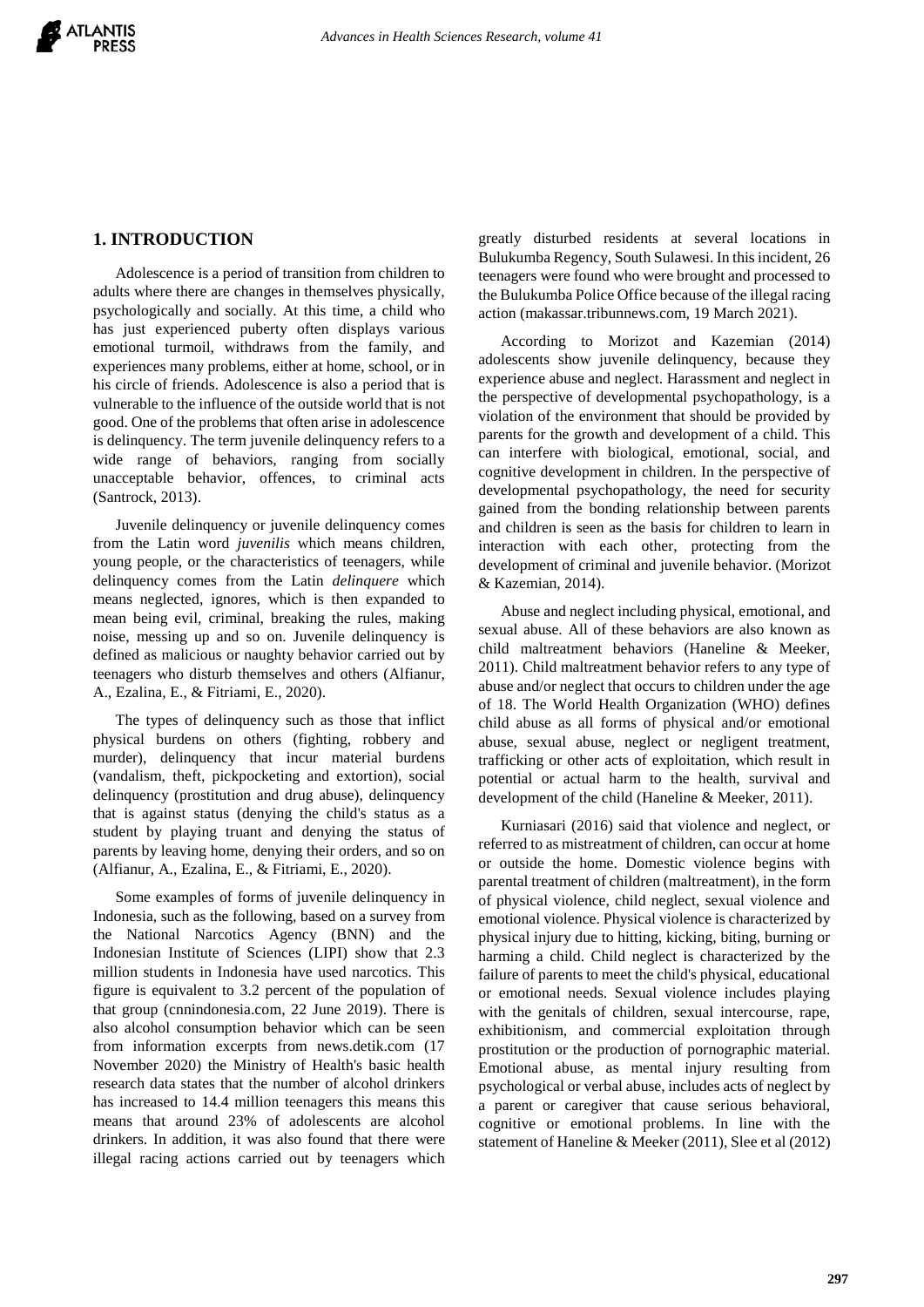state that child maltreatment refers to intentional or unintentional behavior by parents, caregivers, other adults or older adolescents that is outside the behavioral norms and causes significant risk of causing physical or emotional injury to a child or adolescent.

The statement above is in line with the results of research by Alfianur, A., Ezalina, E., & Fitriami, E. (2020) where adolescents who get emotional violence have a 10.8 times risk of committing severe juvenile delinquency compared to adolescents who do not get emotional violence. Based on the description of several studies regarding child maltreatment and juvenile delinquency, the researchers were interested in examining the relationship between child maltreatment and the tendency of delinquency in late adolescence.

## **2. RESEARCH METHODS**

This research is a quantitative research that collects data using using survey questionnaire as research instrument, the data analysis is statistical in nature with the aim of testing the established hypothesis. Correlational research is a research that involves collecting data to determine whether there is a relationship and the degree of relationship between two or more variables. The purpose of this study was to determine Child Maltreatment on the Tendency of Juvenile Delinquency in Late Adolescents.

#### *2.1. Participants and Procedure*

The target population for this study were late teens aged 18 to 22 years who had experienced child maltreatment. The sampling method used in this research is purposive sampling. Purposive sampling is a sampling technique of data sources with certain considerations. The reason for using purposive sampling technique is because not all samples have criteria that match the phenomenon under study. Therefore, the researcher chose a purposive sampling technique which determined certain considerations or criteria that must be met by the samples used in this study. The criteria for this study are late teens aged 10 to 22 years who have experienced child maltreatment.

Data collection was carried out by distributing online questionnaires using Google Forms. Researchers also prepared informed consent for the willingness to fill out the questionnaire. The distribution of the questionnaires was carried out from June 4 to June 23, 2021. This study took data from 55 participants, namely teenagers aged 18 to 22 years. The majority of the participants were female, aged 20 years, students, and the main caregivers were parents. For more details, demographic data can be seen in table 1.

|                | Keterangan                 | N              | Persen (%) |  |  |
|----------------|----------------------------|----------------|------------|--|--|
| Gender         | Male                       | 15             | 27.3       |  |  |
|                | Female                     | 40             | 72.7       |  |  |
| Age (years) 18 |                            | 10             | 18.2       |  |  |
|                | 19                         | 9              | 16.4       |  |  |
|                | 20                         | 14             | 25.5       |  |  |
|                | 21                         | 11             | 20.0       |  |  |
|                | 22                         | 11             | 20.0       |  |  |
|                | OccupationCollege student  | 36             | 65.5       |  |  |
|                | Online business            | $\overline{c}$ | 3.6        |  |  |
|                | Full-time job              | 5              | 9.1        |  |  |
|                | Part-time job              | 3              | 5.5        |  |  |
|                | Student, Full-time Job     | 4              | 7.3        |  |  |
|                | Student, Part-time Job     | 2              | 3.6        |  |  |
|                | Student, Online Business   | $\overline{c}$ | 3.6        |  |  |
|                | Student, Full-time Job and | 1              | 1.8        |  |  |
|                | online business            |                |            |  |  |
| Main           | Parent                     |                | 45.5       |  |  |
| Caregiver      | Mother                     | 19             | 34.5       |  |  |
|                | Household assistant        | 6              | 10.9       |  |  |
|                | Family                     | 5              | 9.1        |  |  |

**Table 1.** Participants Demographic Data

## *2.2. Instrument*

This research utilized instruments adopted from two different tools, such as the Subtypes of Antisocial Behavior Questionnaire (STAB) and the Childhood Trauma Questionnaire (CTQ).

**Dependent variable – Juvenile delinquency.** The juvenile delinquency variable was measured using the Subtypes of Antisocial Behavior Questionnaire (STAB) developed by Burt & Donnellan (2009). This measuring instrument was adapted by the researcher into Indonesian. This measuring instrument consists of 32 questions, of which all 32 statements are positive items to measure juvenile delinquency. This measuring tool consists of 3 dimensions, namely physical aggression, social aggression and breaking the rules. The respondent's choice represents one of the five Likert scales used to measure this instrument, namely Never, Almost Never, Sometimes, Often and Almost all the time.

**Independent variable – Child Maltreatment.** Child maltreatment variables were measured using the Childhood Trauma Questionnaire (CTQ) which has been adapted by Rahma et al., (2018) in their research into Indonesian. This measuring tool consists of 6 dimensions including physical, emotional, sexual abuse, physical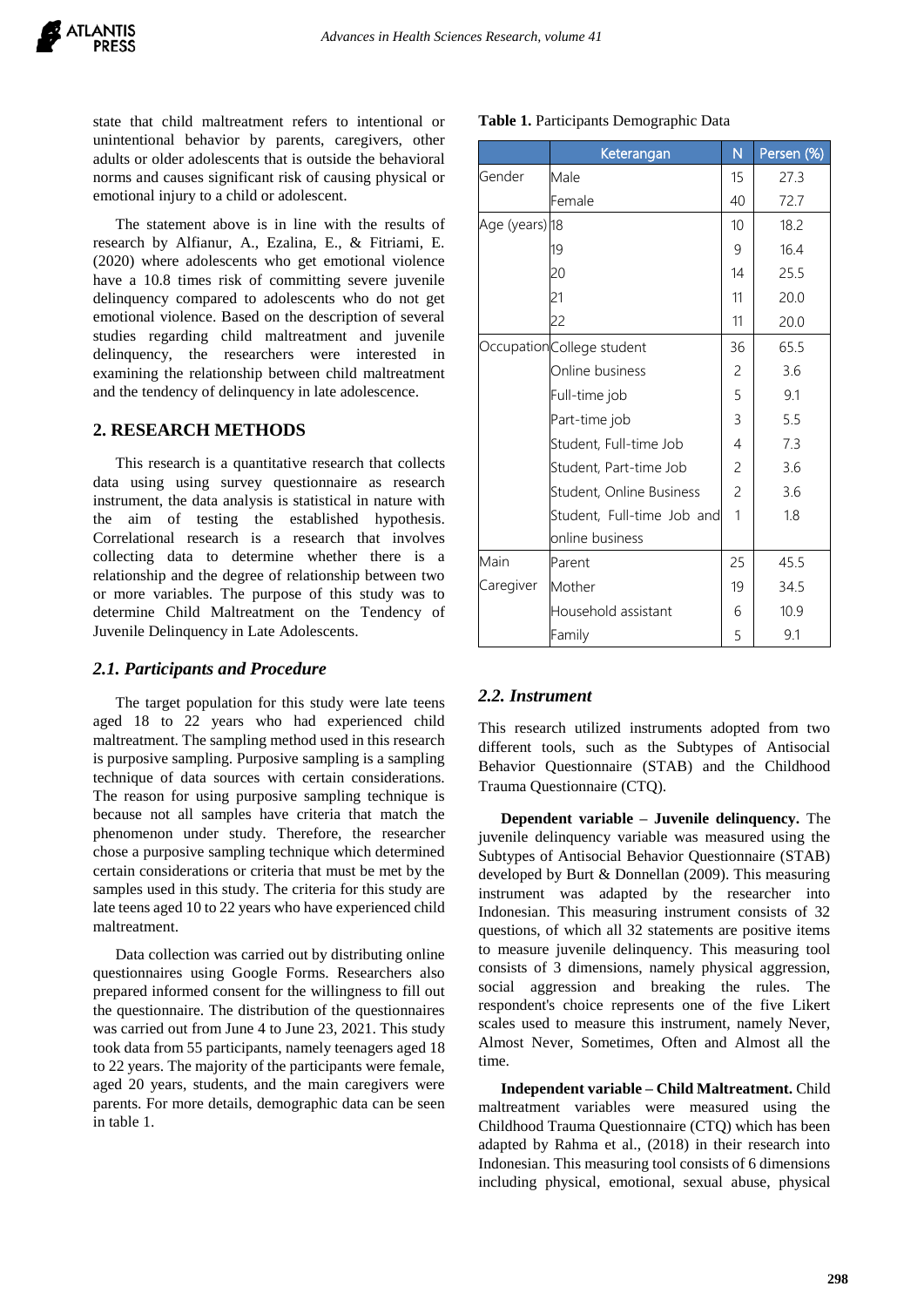neglect, emotional neglect and minimization or denial. This measuring instrument has 28 items with 21 positive items and 7 negative items. The respondent's choice represents one of the three Likert scales used to measure this instrument, namely Totally Not True, Sometimes True, and Very Often True. The higher the score, the greater the severity of abuse for the scale. There are four severity categories for each type of trauma: None (minimum); Low (to Moderate); Moderate (to Severe); and Severe (to Extreme).

# **3. RESULT**

Table 2 presents the effect of child maltreatment on juvenile delinquency. Result showed that child maltreatment has a significant effect on juvenile delinquency (t value 2.646; r square 0.117).

**Table 2.** Table of Coefficient Effects of Child Maltreatment on Juvenile Delinquency

| Model        | R | Standardized               |       | Sig |
|--------------|---|----------------------------|-------|-----|
|              |   | Square   Coefficients Beta |       |     |
| Child        |   |                            | 2.646 | 011 |
| Maltreatment |   |                            |       |     |

Based on the results of the regression test it can be concluded that Ho is rejected and Ha is accepted. So it can be said that child maltreatment affects juvenile delinquency in late teens. Based on the processing results, it was found that the value of r square was 0.117. This shows that the effect of child maltreatment on juvenile delinquency is 11.7%.

#### **Correlation of the dimension**

Descriptive statistics and bivariate correlations for research variables can be seen in Table 4. Juvenile delinquency consists of 3 dimensions, namely physical aggression, social aggression and breaking rules. There are 5 types of maltreatment, namely physical abuse, sexual harassment, emotional abuse, emotional neglect and physical neglect.

Based on table 3, it is found that all dimensions of juvenile behavior are significantly related to each other. The dimensions of social aggression and rule breaking were positively and significantly correlated with emotional abuse and neglect. All types of child maltreatment are significantly related to each other. Physical abuse is positively correlated with sexual harassment and physical neglect. Physical and emotional neglect are interrelated.

## **Additional Data Analysis**

Of the 5 types of child maltreatment, there are physical abuse, sexual abuse, emotional abuse, emotional neglect and physical neglect. The examiner wanted to see which type of child maltreatment most influenced the emergence of juvenile delinquency. This test used a simple regression analysis technique. Based on the results of this regression test, it is known that there are 2 types of child maltreatment that affect the emergence of juvenile delinquency, namely emotional abuse and emotional neglect. The complete results can be seen in tables 4 and 5.

Table 4 presents the effect of emotional Abuse on juvenile delinquency. Result showed that emotional abuse has a significant effect on juvenile delinquency (t value 2.743; r square 0.124).

**Table 4.** Table of Coefficient Effects of Emotional Abuse on Juvenile Delinquency

| Model              | Standardized               | STG |  |
|--------------------|----------------------------|-----|--|
|                    | Square   Coefficients Beta |     |  |
| Emotional<br>Abuse |                            |     |  |

Based on the results of the regression test it can be concluded that Ho is rejected and Ha is accepted. So it can be said that Emotional Abuse affects juvenile delinquency in late teens. Based on the processing results, it was found that the value of r square was 0.124. This shows that the effect of child maltreatment on juvenile delinquency is 12.4%.

Table 5 presents the effect of emotional neglect on juvenile delinquency. Result showed that child maltreatment has a significant effect on juvenile delinquency (t value 2.522; r square 0.107).

**Table 5.** Table of Effects of Emotional Neglect Coefficient on Juvenile Delinquency

| <b>Model</b>         | R | Standardized             |  |  |
|----------------------|---|--------------------------|--|--|
|                      |   | Square Coefficients Beta |  |  |
| Emotional<br>Neglect |   |                          |  |  |

Based on the results of the regression test it can be concluded that Ho is rejected and Ha is accepted. So it can be said that emotional neglect affects juvenile delinquency in late teens. Based on the processing results, it was found that the value of r square was 0.107. This shows that the effect of emotional neglect on juvenile delinquency is 12.4%.

# **4. DISCUSSION**

Based on research conducted by researchers on teenagers as many as 55 people through google form using regression analysis test it was found that t was 2,646. If the p value  $> 0.05$  then Ho is accepted. However, if  $p < 0.05$  then Ho is rejected. The results of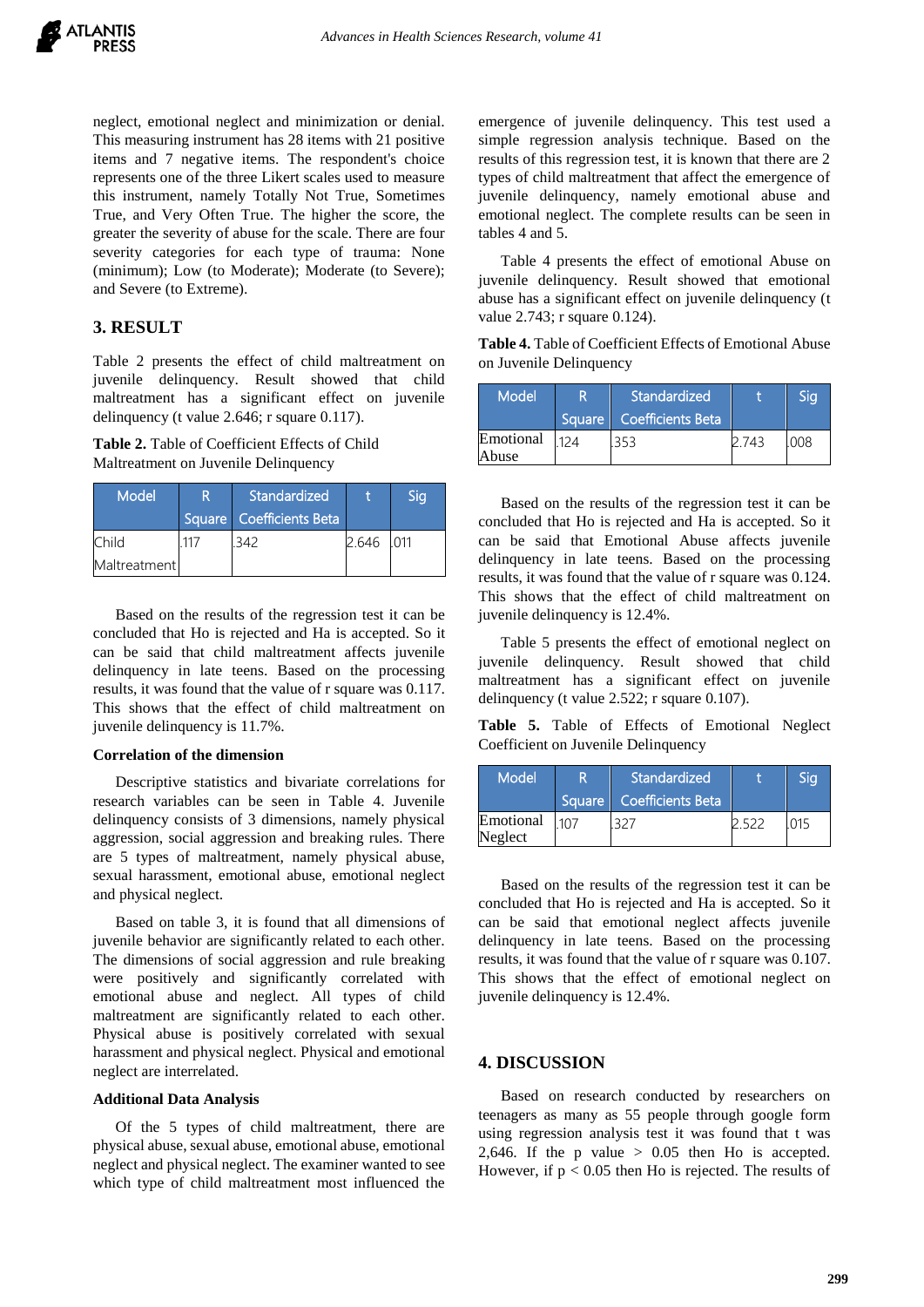this regression test indicate that the number is 0.011 or means below 0.05, which indicates that Ho is rejected. So based on the results of the regression test it can be concluded that Ho is rejected and Ha is accepted. So it can be said that child maltreatment affects juvenile delinquency in late teens. Based on the processing results, it was found that the value of r square was 0.117. This shows that the effect of child maltreatment on juvenile delinquency is 11.7%.

There are 2 types of child maltreatment that affect the emergence of juvenile delinquency, they are emotional

| <b>No</b> | <b>Dimension</b>       | Mean  | <b>SD</b> |          | 2         | 3        | $\overline{\mathbf{4}}$ | 5        | 6    | 7        | 8 |
|-----------|------------------------|-------|-----------|----------|-----------|----------|-------------------------|----------|------|----------|---|
| 1         | Physical Aggression    | 19.85 | 4.83      | 1        |           |          |                         |          |      |          |   |
| 2         | Social Aggression      | 18.10 | 5.07      | $.686**$ | 1         |          |                         |          |      |          |   |
| 3         | Breaking rules         | 16.47 | 4.68      | $.685**$ | .791**    |          |                         |          |      |          |   |
| 4         | <b>Emotional Abuse</b> | 7.83  | 2.48      | .201     | $.364**$  | $.398**$ |                         |          |      |          |   |
| 5         | Physical Harassment    | 6.83  | 2.48      | .198     | .245      | .227     | $.622**$                |          |      |          |   |
| 6         | Sexual Harassment      | 6.63  | 2.21      | .133     | .116      | .208     | $.319*$                 | $.556**$ |      |          |   |
| 7         | Emotional neglect      | 8.10  | 2.27      | .148     | $.355***$ | $.383**$ | $.606**$                | .241     | .067 | 1        |   |
| 8         | Physical Neglect       | 6.36  | 1.39      | $-.047$  | .146      | .155     | $.627**$                | $.455**$ | .242 | $.537**$ |   |

**Table 3.** Descriptive bivariate correlation of the variables

## **5. CONCLUSIONS AND SUGGESTIONS**

#### **Conclusion**

The aim of this research is to find out whether child maltreatment plays a role in the emergence of juvenile delinquency in late adolescence. This study used 55 respondents as a sample. Based on the results of data processing, the results obtained t value of 2.646 with a significance (p) of  $0.011$  (<0.05). This shows that child maltreatment has an effect on juvenile delinquency in late adolescence. It was also found that the value of r square

Notes: \*\* significance below 0.01; \* significance below 0.05

abuse and emotional neglect. This finding is in line with previous research by Alfianur, A., Ezalina, E., & Fitriami, E. (2020) and Nindya, PN, & Margaretha, R. (2012) juvenile delinquents often experience emotional violence that leads to violence other than naughty teenager. Its might happen due emotional distress. Emotional distress is an act that demeans the child through condemnation of words that continues to neglect the child, isolate the child from the environment and social relationships, blame the child continuously and emotional abuse is usually always followed by other violence. Emotional distress can cause physical and psychological trauma from mild to severe intensity, so that it can lead to misbehavior. Misbehavior is evil or naughty behavior committed by adolescents so that it irritates oneself and others.

#### **Limitations of the research**

This study uses only one age range, namely late teens as participants. For further research, researchers can try to select participants with adult age or make a longitudinal study to see more about the effects of child maltreatment on individuals.

The majority of participants in this study were students. For further research, researchers can try to select participants who show more juvenile delinquency behavior.

is 0.117. This shows that the effect of child maltreatment on juvenile behavior is 11.7%. From these results it can be concluded that the two variables have a role and are positively correlated. This means that if individuals experience child maltreatment in childhood, they are more at risk for developing juvenile delinquency behavior in late adolescence.

## **Suggestions for Further Researchers**

This study describes child maltreatment experienced by individuals using valid and reliable measuring instruments, but there is one dimension of this measuring instrument regarding denial of invalid individuals even though this dimension does not affect the results of child maltreatment received by individuals measuring child maltreatment. requires further questions, such as interviews with participants to collect data that better describe the conditions and responses of participants in expressing their experiences about the maltreatment they experienced. Suggestions for further research, researchers can conduct interviews as additional data to participants.

#### **Suggestions for Parents**

This study shows the existence of juvenile behavior in adolescents caused by maltreatment behavior received by adolescents in childhood. Therefore, for the welfare of children, it is important for parents and caregivers to understand about maltreatment and how to avoid